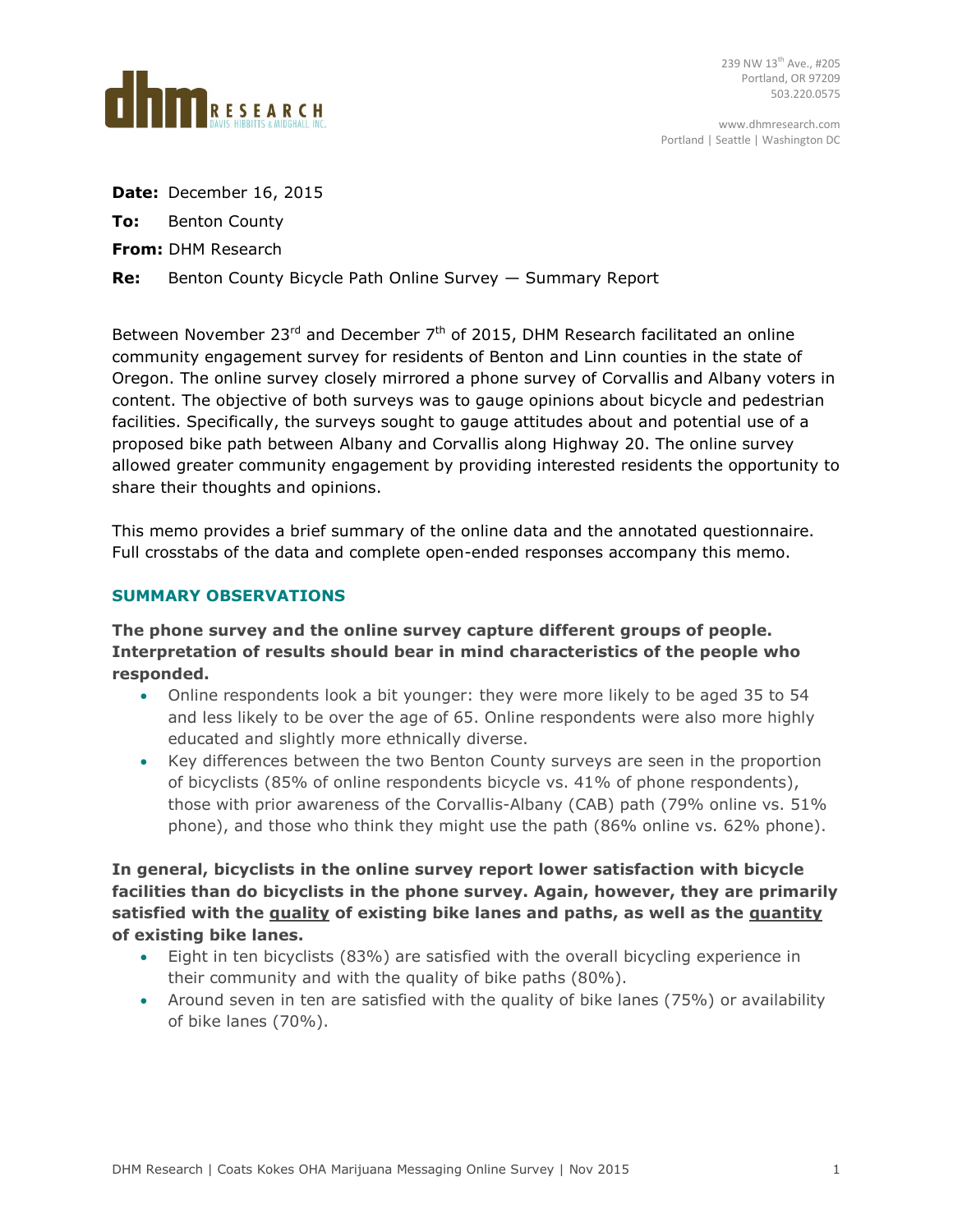

# **The network of bike paths is less satisfactory.**

- Six in ten are satisfied with the network of bike paths (61%).
- Bicyclists are evenly split in terms of satisfaction with the availability of bike paths (49% satisfied) and with driver awareness of bicyclists (52%).

# **We see a consistent difference in biking behaviors and attitudes between Corvallis and Albany.**

- More people in Corvallis bike: 89% of online respondents in Corvallis report biking for any reason compared to 81% of those in Albany.
- Corvallis respondents use bicycle paths in their city more (ranges from 27% 72%) than those in Albany use the paths in their community (ranges from 10% - 32%).
- Bicyclists in Corvallis look notably more satisfied than those in Albany with multiple biking facilities: overall experience (90% satisfied vs. 59%), availability of bike lanes (76% vs. 46%), quality of bike lanes (80% vs. 57%), the availability of bike paths (54% vs. 26%), the quality of bike paths (85% vs. 57%), and connectivity of bike paths and lanes (67% vs. 31%).

# **A strong majority believe it is important for the County and ODOT to provide walking and biking paths both to promote overall health and well-being (78%) and as an alternative mode of transportation (83%).**

- The overall impression in the online survey is slightly different from what we saw in the phone survey: respondents clearly value promoting both health and alternative modes of transportation, but they do not look as satisfied with the coverage of current bike paths.
- The results demonstrate a clear desire to see more bike path options among community respondents.

# **Respondents are, on average, somewhat positive about routing a public-use path alongside farmland.**

 Views are decidedly polarized in the online survey: respondents who support the CAB path find it a good idea to route alongside farmland, respondents who oppose the path find it bad idea. Undecided respondents were neutral.

## **Respondents strongly support a bicycle path between Corvallis and Albany.**

- A strong majority of respondents support the bicycle path (81%).
	- $\circ$  Support is stronger among people living along the corridor (83%), in either city (82%-83%) rather than outside of the city, bicyclists (85%), potential CAB path users (90%), people below the age of 55 (83%-84%), people with college degrees (83%), and people earning less than \$25,000 a year (90.
- More than half of respondents across all demographic groups support the path, except among those who do not think they will use the path at all. Six in ten (63%) of people who think they will never use the path oppose the project.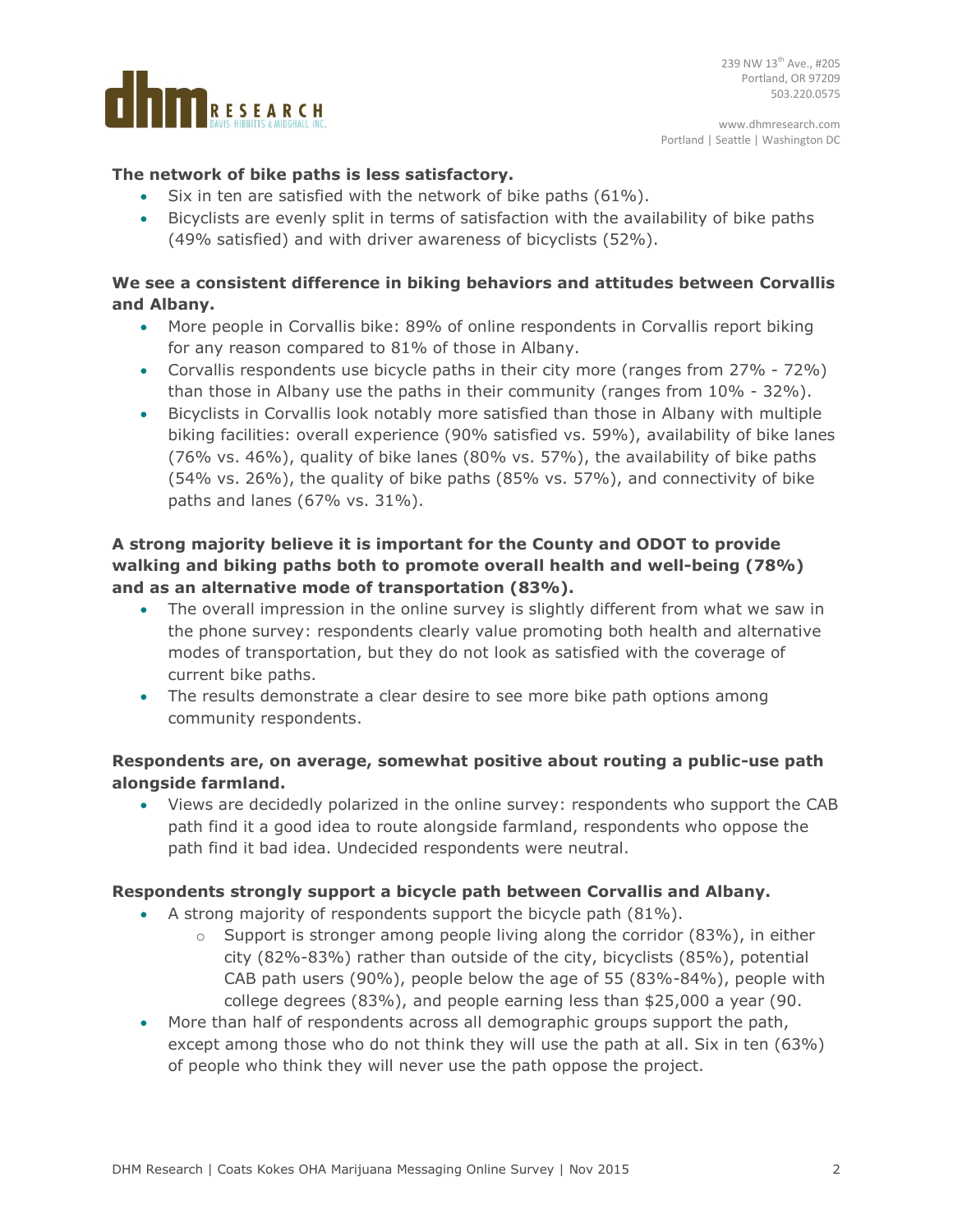

#### **INTRODUCTION AND METHODOLOGY**

Davis, Hibbitts & Midghall, Inc. (DHM Research) conducted a telephone survey of residents in Albany and Corvallis, Oregon on the behalf of Benton County. The online survey closely mirrored a phone survey of Corvallis and Albany voters in content. The objective of both surveys was to gauge opinions about bicycle and pedestrian facilities. Specifically, the surveys sought to gauge attitudes about and potential use of a proposed bike path between Albany and Corvallis along Highway 20. The online survey allowed greater community engagement by providing interested residents the opportunity to share their thoughts and opinions.

**Research Methodology**: Between November 23<sup>rd</sup> and December 7<sup>th</sup>, 2015, DHM research conducted an online survey of 2,572 residents of Benton and Linn counties, Oregon. Benton County promoted the online survey as a community engagement opportunity.

Respondents took an average of 18 minutes to complete the survey. In gathering responses, DHM Research employed a variety of quality control measures, including questionnaire pre-testing and validations.

Complete responses are presented in the annotated questionnaire (Appendix A). In the annotated questionnaire, results may add to 99% or 101% due to rounding.

**Methodology Notes**: We cannot accurately calculate margin of error for this type of survey with non-random sampling.

The phone survey and the online survey differed in how they defined people living along the proposed bicycle path corridor. In the phone survey, voter precincts were used to define corridor residents. For the online survey, a map provided by Benton County displayed general city and county regions. The online survey classified as corridor residents those who lived in North Albany, Corvallis, or Northeast Benton County.

**DHM Research Background:** DHM Research has been providing opinion research and consultation throughout the Pacific Northwest and other regions of the United States for close to 40 years. The firm is non-partisan and independent and specializes in research projects to support planning and public policy-making. [www.dhmresearch.com](http://www.dhmresearch.com/)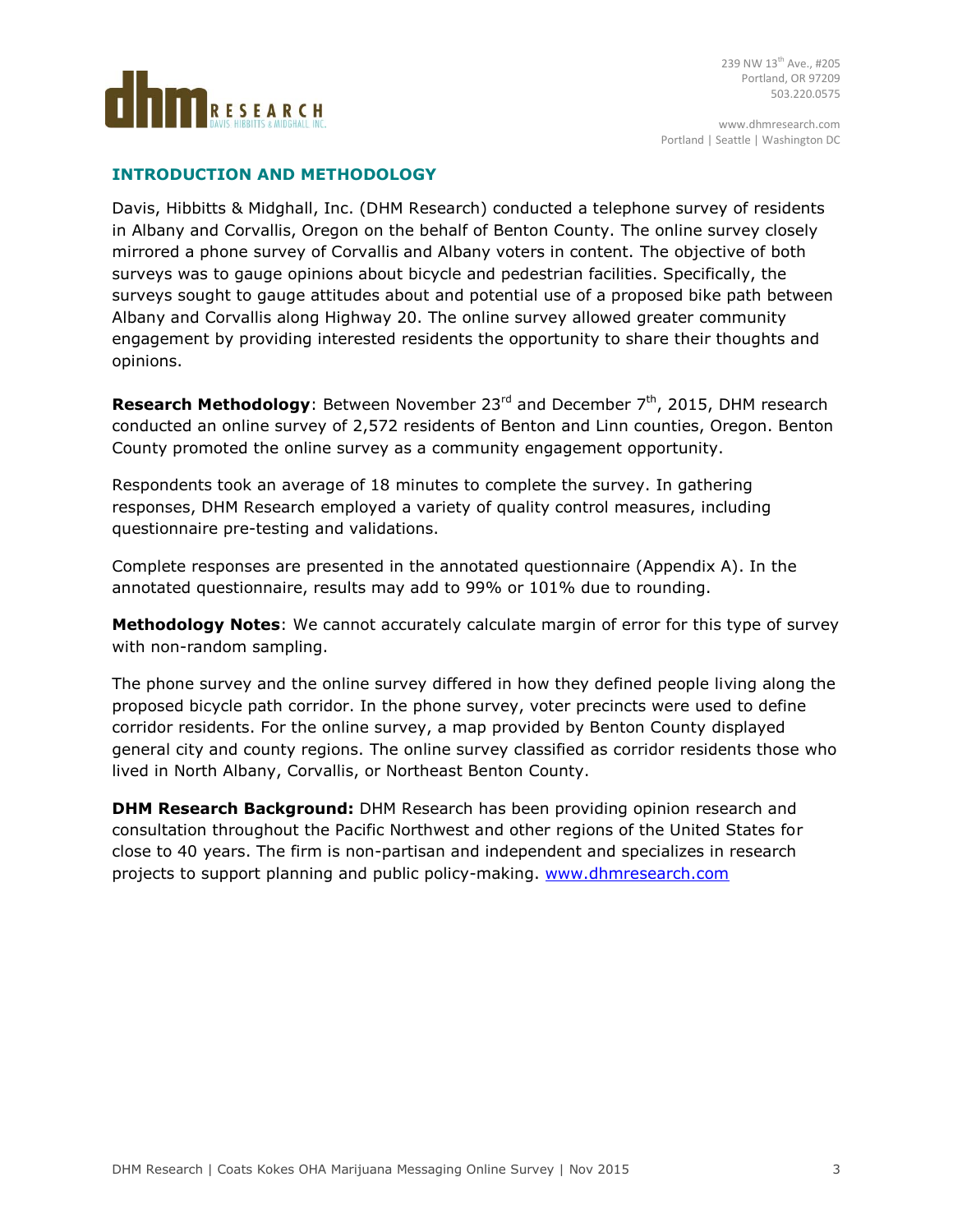

239 NW 13th Ave., #205 Portland, OR 97209 503.220.0575

www.dhmresearch.com Portland | Seattle | Washington DC

#### **Benton County Corvallis-Albany Bicycle Path November 23—December 7, 2015; N=2,572 Residents of Benton and Linn Counties; 18 minutes DHM Research**

# **GENERAL TRAVEL, BIKING, AND WALKING BEHAVIOR**

1. How far do you commute for your work?

| <b>Response Category</b> | $N = 2572$ |
|--------------------------|------------|
| Less than 5 miles        | 47%        |
| 5-9 miles                | 17%        |
| $10-14$ miles            | 17%        |
| 15-19 miles              | 5%         |
| 20 or more               | 6%         |
| I work at home           | $9\%$      |
|                          |            |

### 2. Do you bicycle at all... [RANDOMIZE; ACCEPT MULTIPLE RESPONSES]

| <b>Response Category</b>                                       | $N = 2572$ |
|----------------------------------------------------------------|------------|
| To get to work or school                                       | 44%        |
| For shopping or errands                                        | 37%        |
| For leisure activities, like going to a restaurant<br>or movie | 42%        |
| For recreation (fun)                                           | 74%        |
| For exercise                                                   | 64%        |
| None of the above (Skip to Q10)                                | 15%        |
| (Don't read) Don't know (Skip to Q10)                          | $0\%$      |

In general, when it comes to biking in your community are you very satisfied, somewhat satisfied, not too satisfied, or not at all satisfied with: [RANDOMIZE]

| <b>Response Category</b>                                                           | <b>Verv</b><br>satisfied | <b>Smwt</b><br>satisfied | <b>Not too</b><br>satisfied | <b>Not at all</b><br>satisfied | <b>DK</b> |
|------------------------------------------------------------------------------------|--------------------------|--------------------------|-----------------------------|--------------------------------|-----------|
| 3. Your overall bicycling experience                                               | 22%                      | 61%                      | 13%                         | 2%                             | $1\%$     |
| 4. The availability of bike paths, that<br>is, routes separate from traffic        | 13%                      | 37%                      | 32%                         | 17%                            | $1\%$     |
| 5. The quality of bike paths                                                       | 29%                      | 51%                      | 14%                         | 5%                             | 2%        |
| 6. The availability of bike lanes,<br>which run adjacent to traffic in<br>roadways | 20%                      | 50%                      | 21%                         | 7%                             | 2%        |
| 7. The quality of bike lanes                                                       | 20%                      | 55%                      | 18%                         | 5%                             | $1\%$     |
| 8. The connectivity of the network of<br>bike lanes and paths                      | 14%                      | 47%                      | 26%                         | $11\%$                         | 3%        |
| 9. The awareness for bicyclists by<br>car drivers                                  | 10%                      | 43%                      | 31%                         | 15%                            | $1\%$     |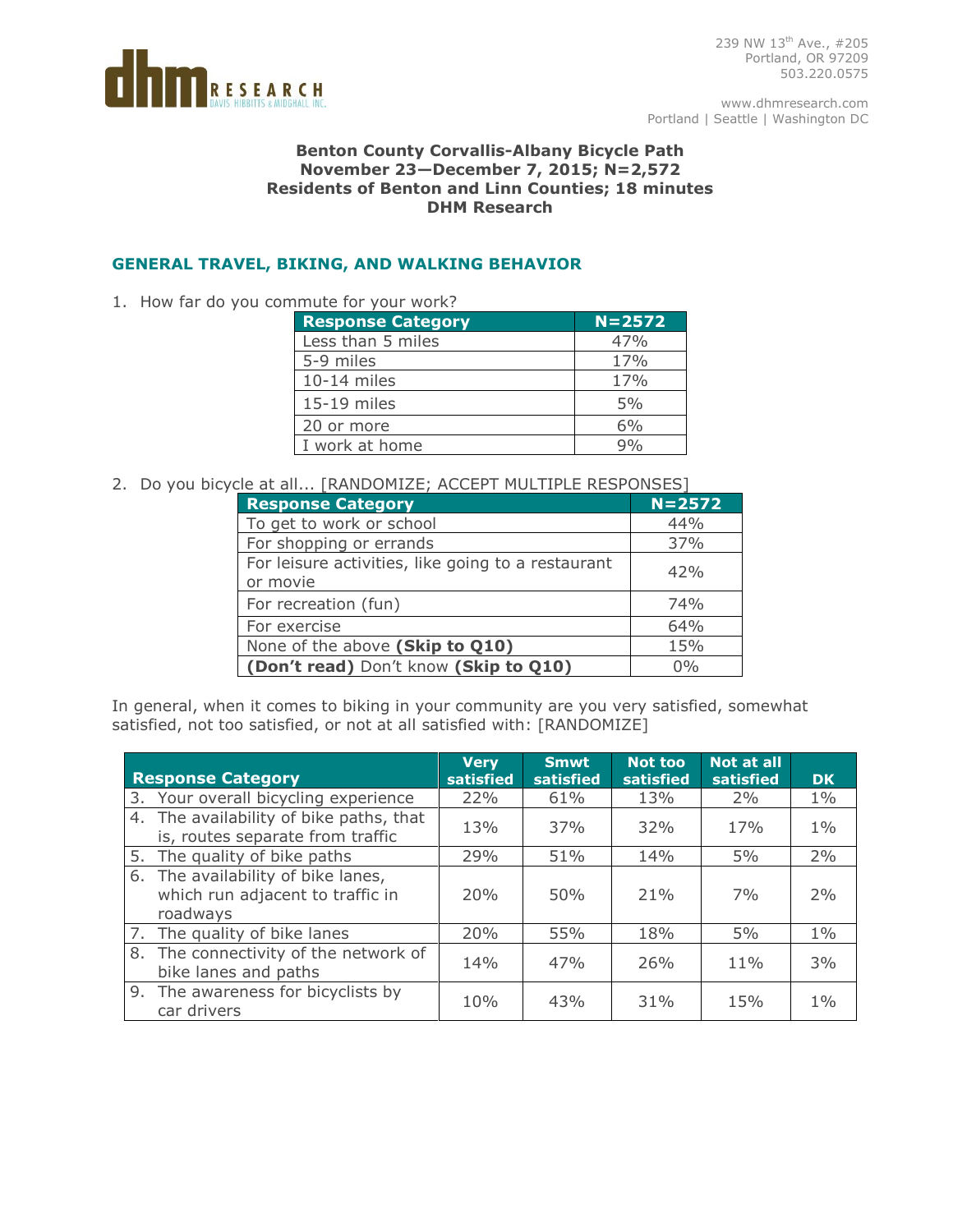

10. How interested are you in **biking** more often as a form of transportation?

| <b>Response Category</b> | $N = 2572$      |
|--------------------------|-----------------|
| Not at all interested    | 12%             |
| Not too interested       | 9%              |
| Somewhat interested      | 25%             |
| Very interested          | 53%             |
| (Don't read) Don't know  | 10 <sub>0</sub> |

- 11. Thinking about your community, where would be the most useful area to have a separate path for bicyclists and pedestrians to make it easier and safer for people to travel without driving? **[OPEN]**
- 12.Several bike paths can be found throughout the Albany and Corvallis areas. Which ones have you used in the past three months? **[ACCEPT MULTIPLE RESPONSES].**

| <b>Response Category</b>                        | $N = 2572$ |
|-------------------------------------------------|------------|
| Philomath-Corvallis Path                        | 54%        |
| Riverfront Path in Corvallis                    | 64%        |
| 53 <sup>rd</sup> /Campus Path in Corvallis      | 54%        |
| Willamette Park Path in Corvallis               | 37%        |
| Corvallis-Albany Path along Circle Boulevard in | 23%        |
| Corvallis                                       |            |
| Dave Clark Path in Albany                       | 8%         |
| Cox Creek Path in Albany                        | 3%         |
| Takena Landing Path in Albany                   | 10%        |
| Periwinkle Path in Albany                       | 7%         |
| None of the above                               | 22%        |
| (Don't read) Don't know                         | 2%         |

#### 13. Do you walk... **[RANDOMIZE; ACCEPT MULTIPLE RESPONSES]**

| <b>Response Category</b>                                       | $N = 2572$ |
|----------------------------------------------------------------|------------|
| To get to work or school                                       | 21%        |
| For shopping or errands                                        | 40%        |
| For leisure activities, like going to a restaurant<br>or movie | 46%        |
| For recreation (fun)                                           | 71%        |
| For exercise                                                   | 78%        |
| None of the above (Skip to Q18)                                | 6%         |
| (Don't read) Don't know (Skip to Q18)                          | 0%         |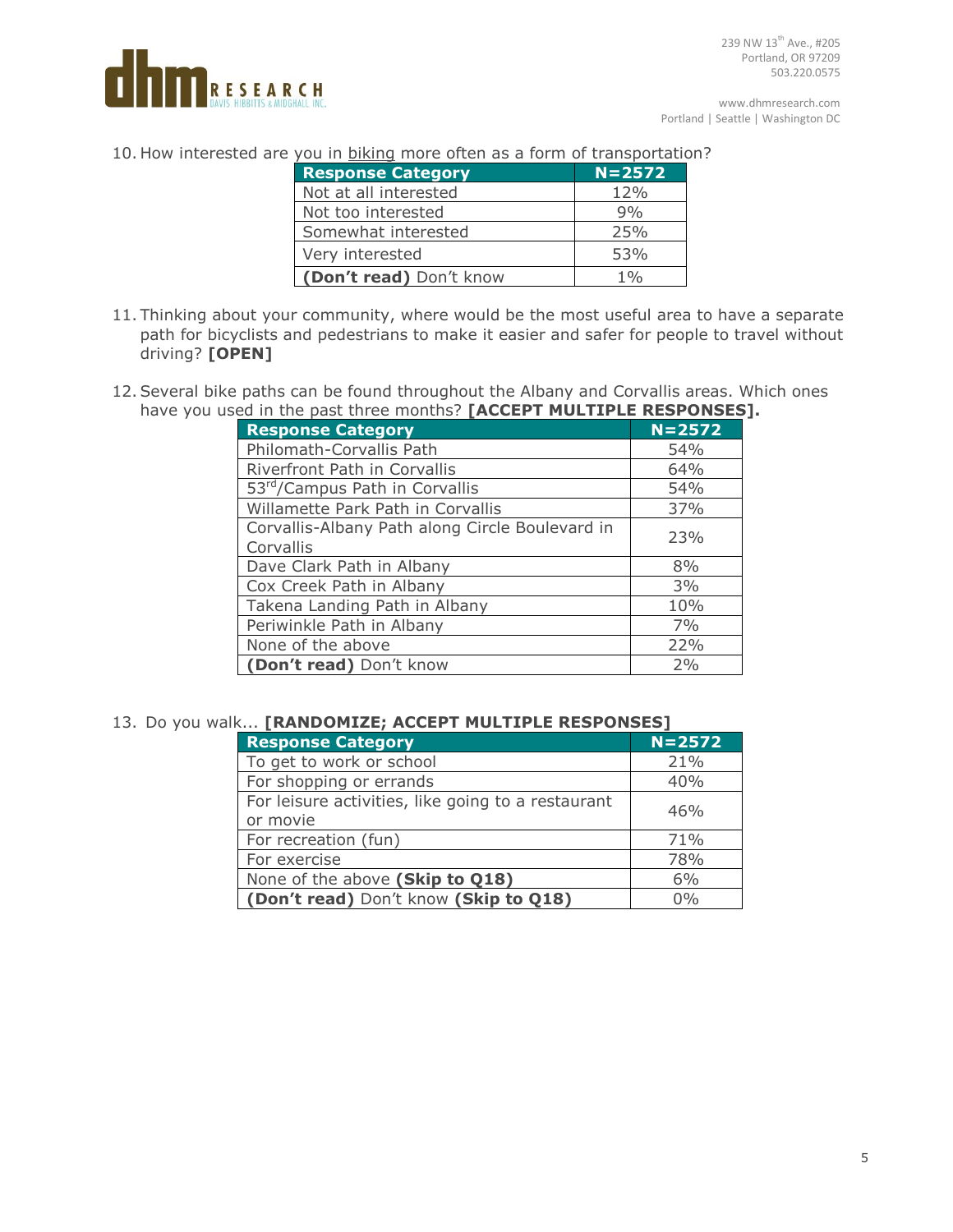

In general, when it comes to walking in your community are you very satisfied, somewhat satisfied, not too satisfied, or not at all satisfied with: (Randomize 15-17; ask 14 overall experience first)

| <b>Response Category</b>                        | <b>Very</b><br>satisfied | Smwt<br>satisfied | Not too<br>satisfied | <b>Not at</b><br>all<br>satisfied | <b>DK</b> |
|-------------------------------------------------|--------------------------|-------------------|----------------------|-----------------------------------|-----------|
| 14. Your overall walking experience             | 42%                      | 51%               | $5\%$                | $1\%$                             | 0%        |
| 15. The availability of sidewalks and<br>paths  | 39%                      | 49%               | 8%                   | 3%                                | $1\%$     |
| 16. Awareness for pedestrians by car<br>drivers | 21%                      | 52%               | 18%                  | 8%                                | $1\%$     |
| 17. Ease of crossing busy streets               | 26%                      | 52%               | 16%                  | 5%                                | $1\%$     |

# **PERCEPTIONS OF CORVALLIS-ALBANY BICYCLE-PEDESTRIAN PATH**

The county is proposing to build a bicycle and pedestrian path linking Corvallis and Albany. The proposed path would run roughly near Highway 20, providing a 9½ mile path for the dedicated use of bicyclists and pedestrians. One part of the path has already been built, along Circle Boulevard in Corvallis and past Cheldelin Middle School. A section in North Albany is scheduled to be built in 2017.

18.Before today, had you heard about this bicycle-pedestrian path?

| <b>Response Category</b> | $N = 2572$ |
|--------------------------|------------|
| Yes                      |            |
|                          | つ 1 0人     |

The Corvallis-Albany path could provide a biking and walking path between the two cities for both commuting and recreational use. Do you think you would use the path for \_\_\_\_\_? If yes, how often?

| <b>Response Category</b>                              | <b>Most</b><br>days/<br>week | At least<br>once/ week | Monthly | <b>Every few</b><br>months | <b>Rarely</b> | <b>No</b><br>(Never) | DK. |
|-------------------------------------------------------|------------------------------|------------------------|---------|----------------------------|---------------|----------------------|-----|
| 19. Riding a bicycle<br>for fun                       | 4%                           | 18%                    | 27%     | 19%                        | 14%           | 16%                  | 2%  |
| 20. Riding a bicycle to<br>get to work                | 7%                           | 9%                     | 4%      | 3%                         | 9%            | 64%                  | 5%  |
| 21. Running                                           | 2%                           | 9%                     | 9%      | 6%                         | 18%           | 51%                  | 4%  |
| 22. Walking, hiking,<br>or other<br>recreational uses | $4\%$                        | 13%                    | 23%     | 19%                        | 19%           | 20%                  | 4%  |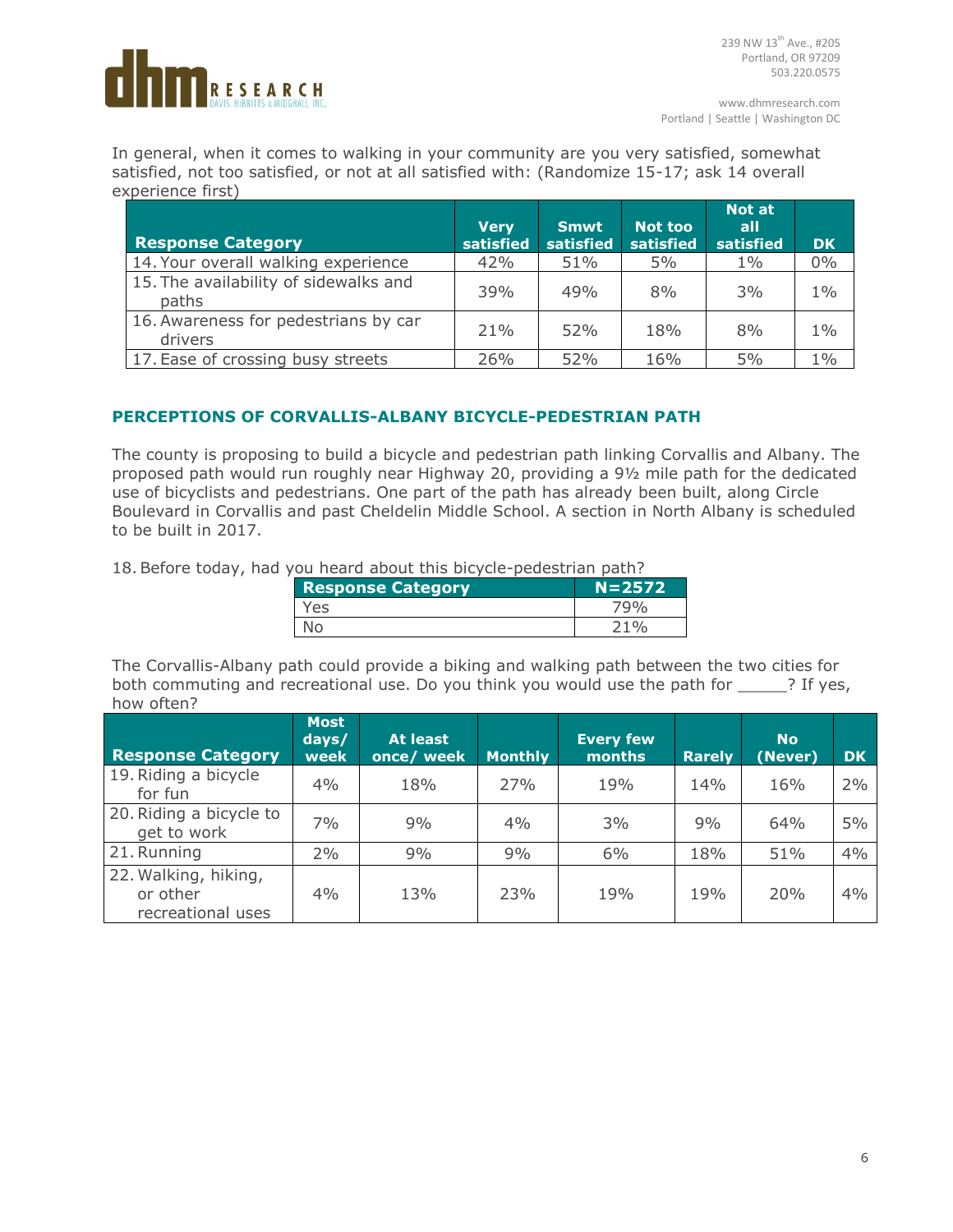

23. From what you know or may have heard, do you [ROTATE: support or oppose] building this path between Corvallis and Albany? Is that somewhat or strongly?

| allis allu Albally: Is tilat sulliewilat of strollyly: |            |  |
|--------------------------------------------------------|------------|--|
| <b>Response Category</b>                               | $N = 2572$ |  |
| Strongly support                                       | 64%        |  |
| Somewhat support                                       | 17%        |  |
| Somewhat Oppose                                        | 5%         |  |
| <b>Strongly Oppose</b>                                 | 11%        |  |
| (Don't read) Don't know                                | 3%         |  |

24. Do you travel more than once a week along Highway 20 between Corvallis and Albany [ACCEPT MULTIPLE RESPONSES]:

| <b>Response Category</b>                                       | $N = 2572$ |
|----------------------------------------------------------------|------------|
| To get to work or school                                       | 25%        |
| For shopping or errands                                        | 43%        |
| For leisure activities, like going to a restaurant<br>or movie | 30%        |
| For recreation (fun)                                           | 17%        |
| For exercise                                                   | 8%         |
| None of the above                                              | 41%        |
| (Don't read) Don't know                                        | 1%         |

25. How important is it for the County and ODOT to provide walking and biking paths for residents in order to facilitate alternative modes of transportation between Corvallis and Albany?

| <b>Response Category</b> | $N = 2572$ |
|--------------------------|------------|
| Very important           | 60%        |
| Somewhat important       | 23%        |
| Not very important       | 6%         |
| Not at all important     | 9%         |
| (Don't read) Don't know  | 1%         |

26. How important is it for the County and ODOT to provide walking and biking paths between Corvallis and Albany in order to promote overall health and activity among residents?

| <b>Response Category</b> | $N = 2572$ |
|--------------------------|------------|
| Very important           | 52%        |
| Somewhat important       | 26%        |
| Not very important       | 9%         |
| Not at all important     | 12%        |
| (Don't read) Don't know  | 1%         |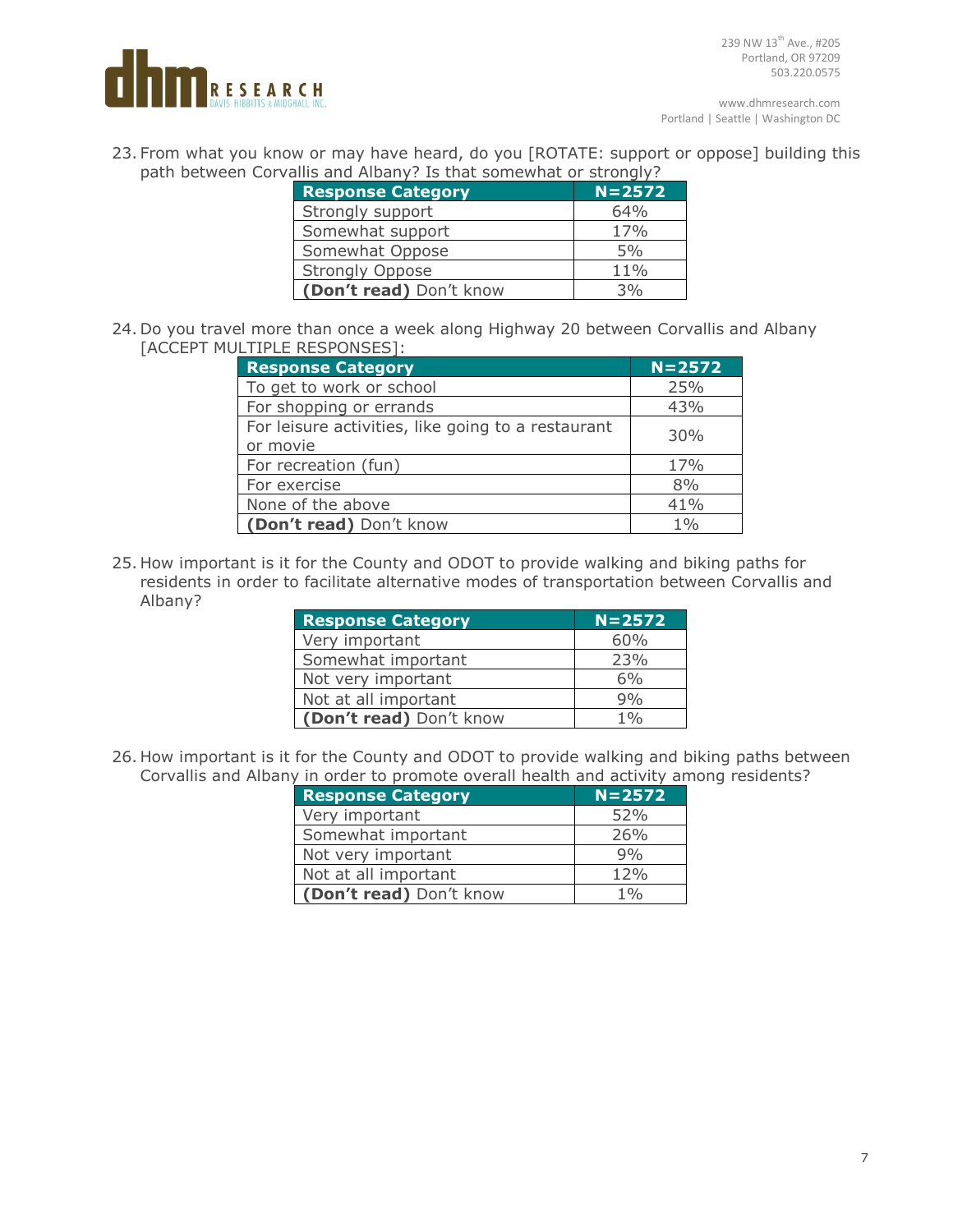

27. On a scale of 1 to 7, how good of an idea is it to route a public-use path alongside farmland? 1=very bad idea, 2=bad idea, 3=somewhat bad,  $4$  = neither good nor bad, 5 = somewhat good idea, 6=good idea, 7=very good idea.

| <b>Response Category</b> | $N = 2572$ |
|--------------------------|------------|
|                          |            |
| $1$ -very bad idea       | 10%        |
| 2                        | 3%         |
| 3                        | 4%         |
| 4                        | 11%        |
| 5                        | 8%         |
| 6                        | 24%        |
| 7-very good idea         | 36%        |
| (Don't read) Don't know  | 5%         |
| Top 3 box (5-7)          | 68%        |
| <b>Mean</b>              | 5.3        |

28. What advice would you like to give Benton County as they make the decision about how to move forward with the proposed bicycle-pedestrian path? **[OPEN END]**

### **Demographics**

29. What is your age?

| <b>Response Category</b> | $N = 2572$ |
|--------------------------|------------|
| $18 - 24$                | 3%         |
| $25 - 34$                | 16%        |
| $35 - 54$                | 44%        |
| $55 - 64$                | 25%        |
| $65+$                    | 8%         |
| (Don't read) Refused     | 4%         |

30. What is the highest level of education you have had the opportunity to complete?

| <b>Response Category</b>                | $N = 2572$ |
|-----------------------------------------|------------|
| Less than HS                            | 0%         |
| High school graduate                    | 2%         |
| Some college, associate or<br>technical | 14%        |
| College graduate                        | 36%        |
| Post college/graduate degree            | 46%        |
| (Don't read) Refused                    | 70/6       |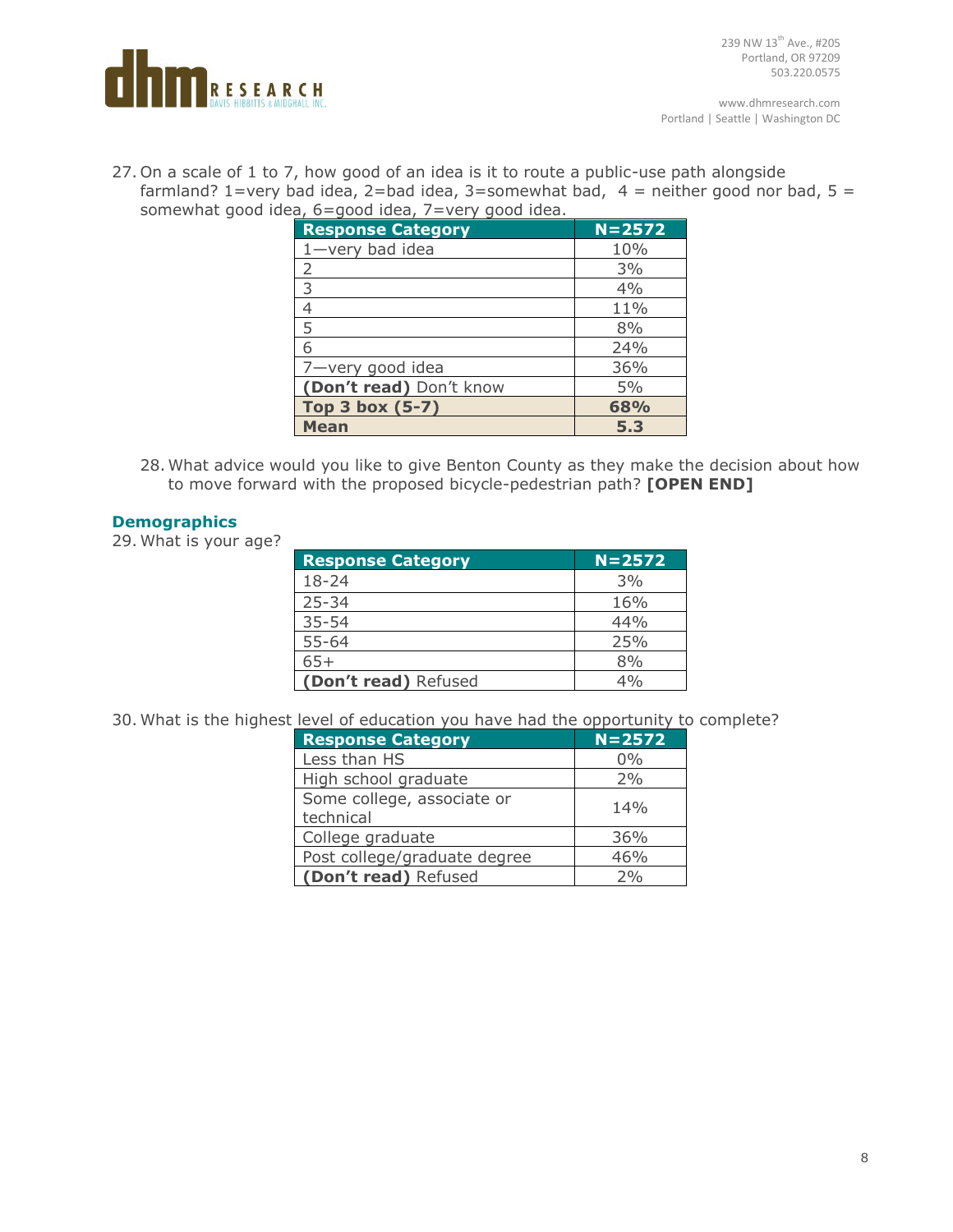

31. Which of the following best describes your race or ethnicity? **(allow for multiple responses)**

| <b>Response Category</b>        | $N = 2572$ |
|---------------------------------|------------|
| White/Caucasian                 | 85%        |
| African American/Black          | $1\%$      |
| Hispanic/Latino                 | 3%         |
| Asian/Pacific Islander          | 2%         |
| Native American/American Indian | $1\%$      |
| Other                           | 4%         |
| (Don't read) Refused            | 7%         |

32. What was your total household income for 2014? You best guess is OK, but remember to include everyone.

| <b>Response Category</b>         | $N = 2572$ |
|----------------------------------|------------|
| Less than \$25,000               | 6%         |
| \$25,000 to less than \$50,000   | 14%        |
| \$50,000 to less than \$75,000   | 20%        |
| \$75,000 to less than \$100,000  | 19%        |
| \$100,000 to less than \$150,000 | 22%        |
| \$150,000 or more                | 11%        |
| (Don't read) Refused             | 9%         |

### 33.Zipcode (Modified)

| <b>Response Category</b>     | $N = 2572$ |
|------------------------------|------------|
| Albany                       | 18%        |
| <b>Greater Linn County</b>   | 4%         |
| Corvallis                    | 69%        |
| <b>Greater Benton County</b> | 10%        |

#### 34. Party

| <b>Response Category</b> | $N = 2572$ |
|--------------------------|------------|
| Republican               | 12%        |
| Democrat                 | 45%        |
| <b>Independent Party</b> | 7%         |
| Another party member     | 2%         |
| Non-affiliated           | 26%        |
| (Don't read) Refused     | $Q_0/2$    |